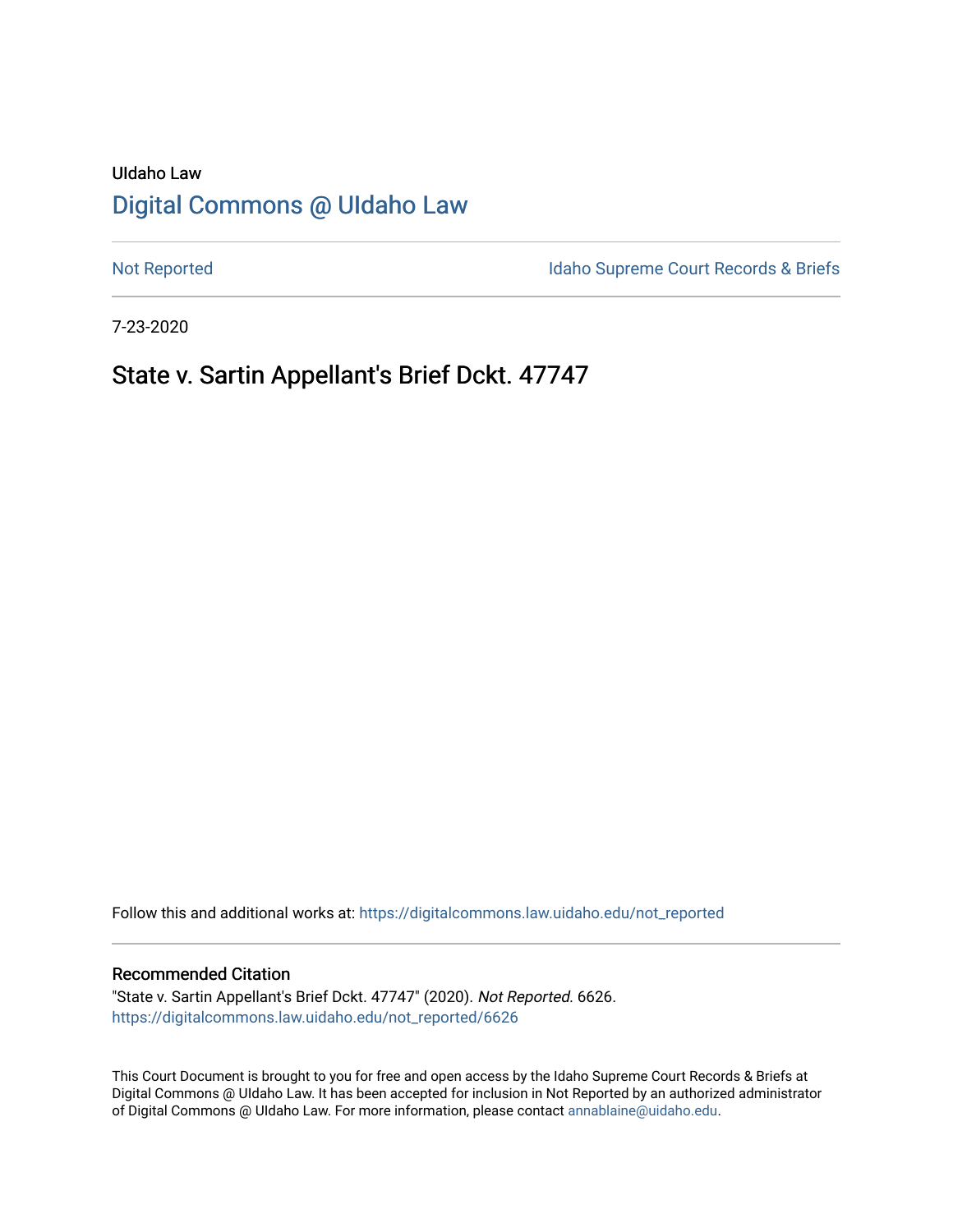Electronically Filed 7/23/2020 12:21 PM Idaho Supreme Court Melanie Gagnepain, Clerk of the Court By: Brad Thies, Deputy Clerk

ERIC D. FREDERICKSEN State Appellate Public Defender I.S.B. #6555

ERIK R. LEHTINEN Chief, Appellate Unit I.S.B. #6247 322 E. Front Street, Suite 570 Boise, Idaho 83702 Phone: (208) 334-2712 Fax: (208) 334-2985 E-mail: documents@sapd.state.id. us

## IN THE SUPREME COURT OF THE STATE OF IDAHO

| STATE OF IDAHO,             |                          |
|-----------------------------|--------------------------|
|                             | NO. 47747-2020           |
| Plaintiff-Respondent,       |                          |
|                             | <b>TWIN FALLS COUNTY</b> |
| V.                          | NO. CR42-19-2186         |
|                             |                          |
| KENNETH DWAYNE SARTIN, JR., | <b>APPELLANT'S BRIEF</b> |
|                             |                          |
| Defendant-Appellant.        |                          |
|                             |                          |

# STATEMENT OF THE CASE

Nature of the Case

Kenneth Sartin, Jr., pied guilty to one count of aggravated assault, and two counts of misdemeanor injury to a child. He was sentenced to eight years, with four years fixed, on the aggravated assault charge, and to six months on each of the injury to child counts, concurrent with the aggravated assault sentence. Mr. Sartin filed a Rule 35 motion for reconsideration of his sentence, which was denied by the district court. Mindful of the fact that his plea agreement contained a waiver of his right to file a Rule 35 motion, and the fact that his motion did not comply with *State v. Huffman,* 144 Idaho 201, 203 (2007), which held that a Rule 35 motion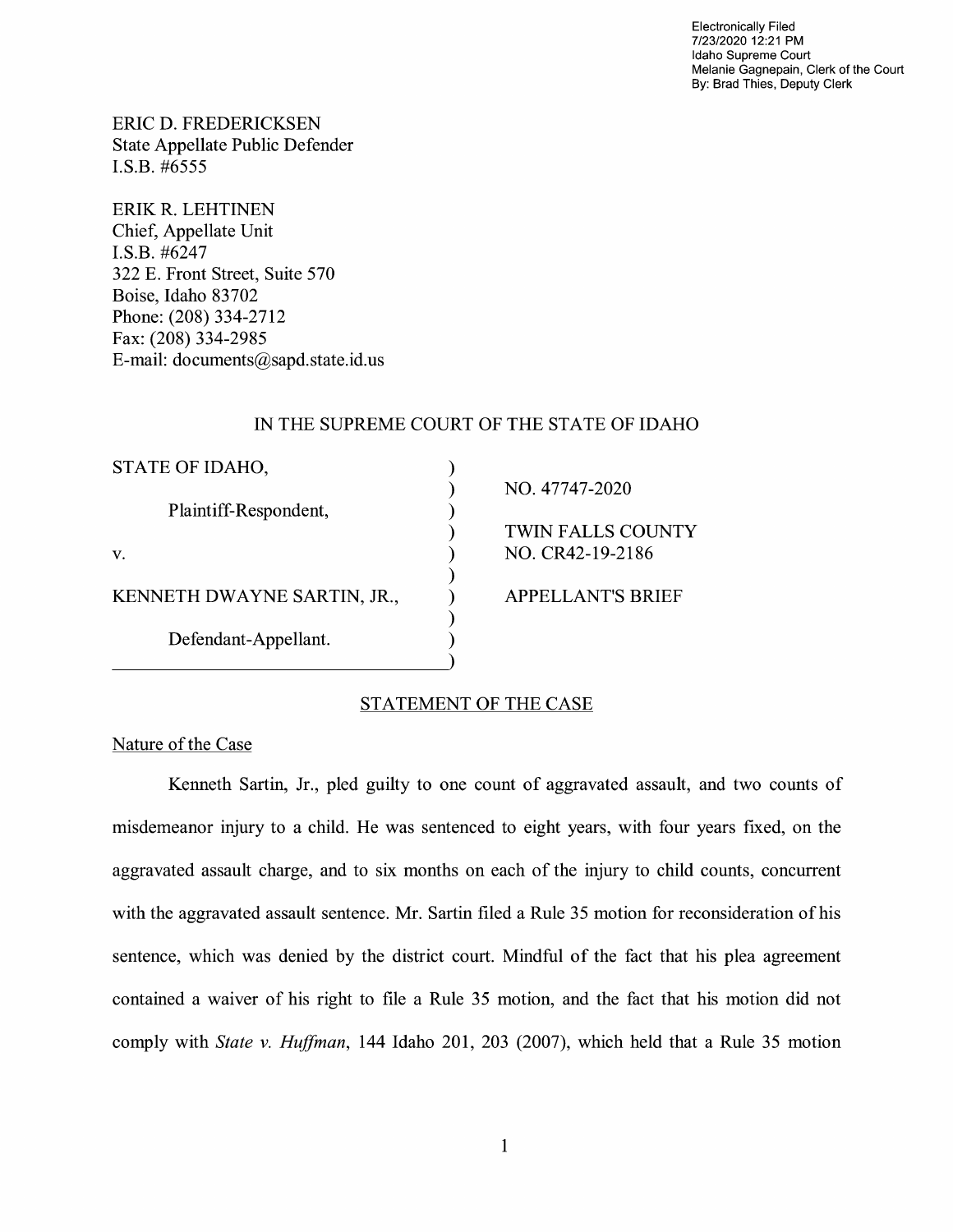should contain "new information that the court could properly consider," Mr. Sartin nevertheless contends the district court abused its discretion when it denied his motion.

## Statement of the Facts & Course of Proceedings

In early March 2019, Twin Falls deputies were dispatched to a domestic dispute "where gun shots had been reported." (PSI, p.10.) A heavily intoxicated Mr. Sartin was located outside his residence and arrested after he admitted to firing a gun multiple times into the air. **(PSI,** p.10.) An Information was filed charging Mr. Sartin with one count of felony aggravated assault, with a deadly weapon enhancement, one count of felony malicious injury to property, two counts of injury to a child, and one count of exhibition or use of a deadly weapon. **(R.,** pp.20-23.) Through a plea agreement with the State, Mr. Sartin agreed to plead guilty to felony aggravated assault, with a deadly weapon enhancement, and the two misdemeanor counts of injury to a child. (R., p.46.) In return, the State agreed to dismiss the remaining charges and not file any additional charges, and to recommend a total sentence of eight years, with four years fixed, with all sentences running concurrently. (R., p.46.) The court accepted Mr. Sartin's guilty plea. (R., p.45.)

At the sentencing hearing, the State made the recommendation required by the plea agreement—an executed sentence of eight years, with four years fixed. (Tr.,  $p.20$ , L.23 -  $p.21$ , L.1.) Mr. Sartin's attorney recommended the court retain jurisdiction. (Tr., p.27, Ls.18-22.) The court imposed a sentence of eight years, with four years fixed on the aggravated assault charge, and concurrent sentences of six months on each of the two injury to a child charges. (Tr., p.36, Ls.16-18; p.37, Ls.5-11.)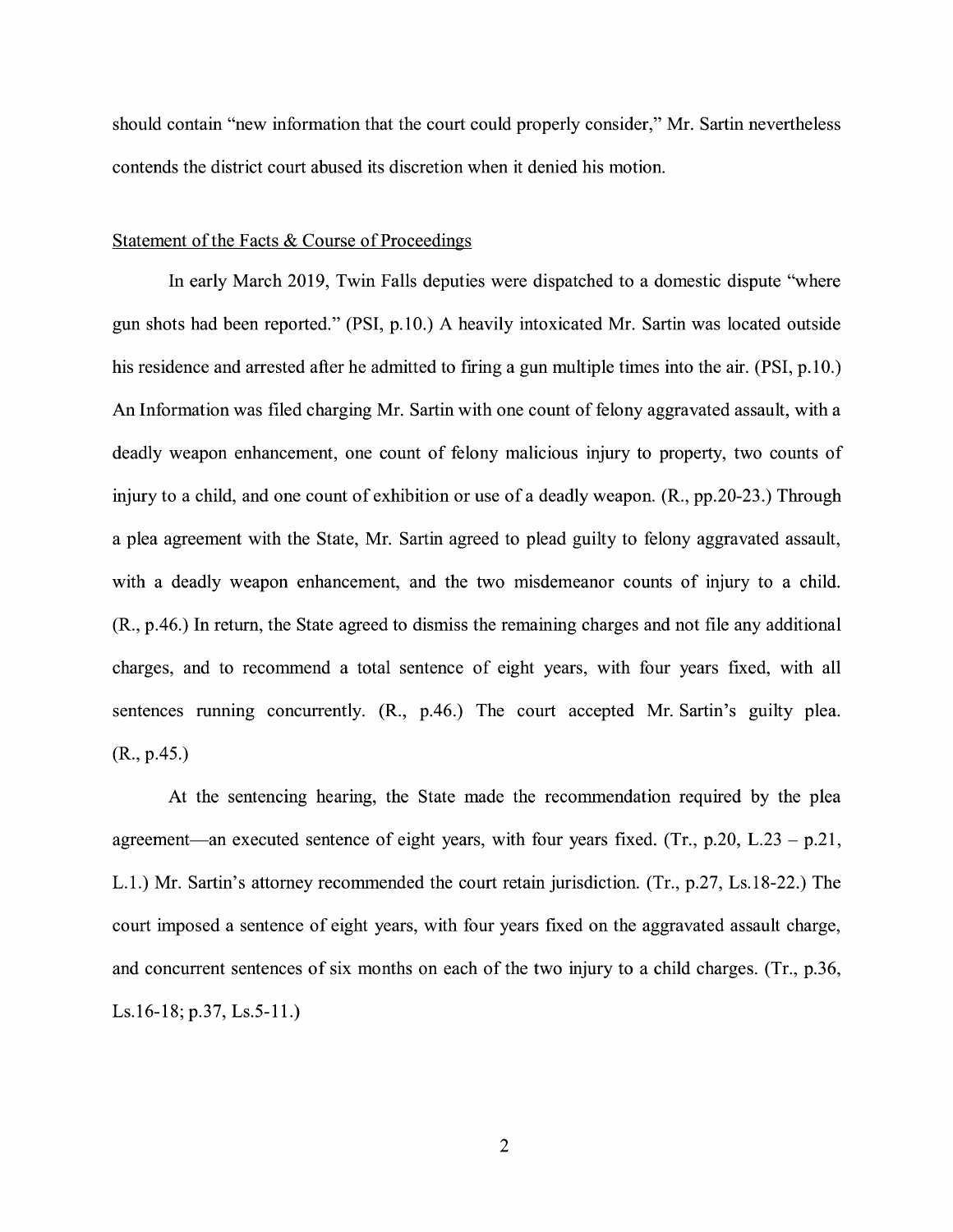Mr. Sartin then timely filed a motion for reconsideration of his sentence under Idaho Criminal Rule 35. (R., p.102.) The court denied that motion, ruling, "[t]he defendant provided no new information convincing the Court that the sentence should be reduced." (R., p.104.)

Mr. Sartin timely appealed from the court's denial ofhis Rule 35 motion. **(R.,** pp.106-09.)

## ISSUE

Did the district court abuse its discretion when it denied Mr. Sartin's motion for a sentence reduction?

#### ARGUMENT

# The District Court Abused Its Discretion When It Denied Mr. Sartin Rule 35 Motion For A Sentence Reduction

A. Introduction

Mindful of the fact that Mr. Sartin's plea agreement contained a waiver of his right to seek a sentence reduction pursuant to Rule 35, as well as the fact that he did not present any new or additional information in support of his Rule 35 motion, as is required by *State v. Huffman,*  144 Idaho 201, 203 (2007), Mr. Sartin nevertheless asserts that the district court abused its discretion when it denied his Rule 35 motion.

## B. Standard Of Review

A motion for reduction of sentence under Rule 35 is essentially a plea for leniency,

addressed to the sound discretion of the court. *State v. Knighton*, 143 Idaho 318, 319 (2006).

When this Court reviews an alleged abuse of discretion by a trial court the sequence of inquiry requires consideration of *four* essentials. Whether the trial court: (1) correctly perceived the issue as one of discretion; (2) acted within the outer boundaries of its discretion; (3) acted consistently with the legal standards applicable to the specific choices available to it; and  $(4)$  reached its decision by the exercise of reason.

*Lunneborg v. My Fun Life,* 163 Idaho 856, 863 (2018) (emphasis in original).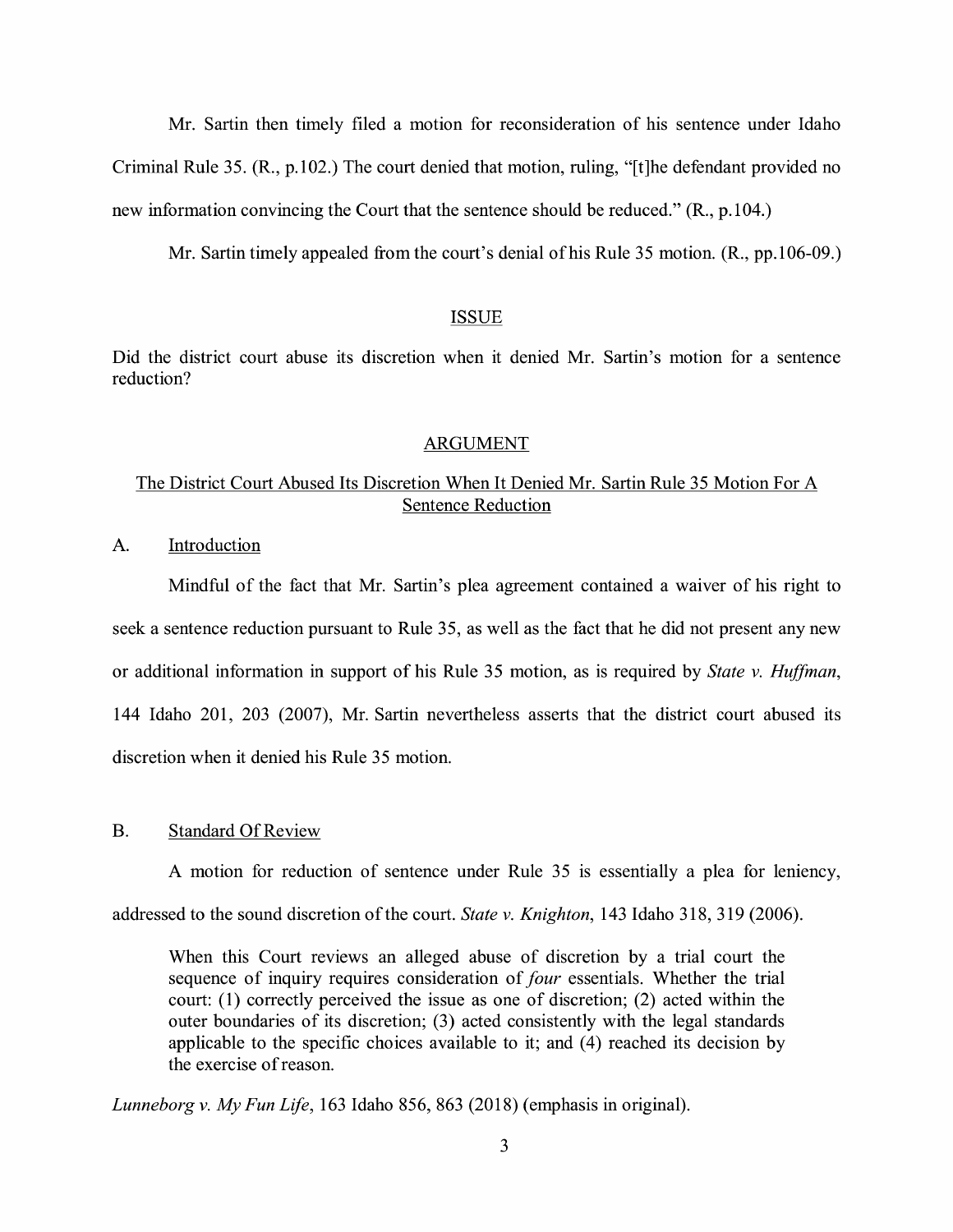# C. The District Court Abused Its Discretion When It Denied Mr. Sartin Rule 35 Motion For A Reduction Of Sentence

Idaho Criminal Rule 35(b) allows a court "to correct a sentence that has been imposed in an illegal manner or to reduce a sentence." I.C.R. 35(b ). "When presenting a Rule 35 motion, the defendant must show that the sentence is excessive in light of new or additional information subsequently provided to the district court in support of the Rule 35 motion." *Huffman,* 144 Idaho at 203.

While he is mindful of the fact that his plea agreement contained a waiver of his right to file a Rule 35 motion or an appeal *(see* R., p.46), and that he offered no new information in support of his Rule 35 motion, *see Huffman,* 144 Idaho at 203, Mr. Sartin nevertheless asserts that the district court should have granted his Rule 35 motion and reduced his sentence. He contends that a sentence reduction was warranted by his mental health and substance abuse problems, his difficult upbringing, his acceptance of responsibility, and his generally good character.

The record contains many references to mental health problems experienced by Mr. Sartin. *(See, e.g.,* **PSI,** pp.21, 24 ("Mr. Sartin reported being diagnosed with a psychiatric disorder at . He was prescribed Lithium. He did not recall the diagnosis, but Lithium is commonly prescribed to treat Bipolar Disorders. He attempted suicide on March 2, 2019. He stated that he 'held a gun to my head and fired a shot in my house.' He also attempted to hang himself at ..., p.17 ("Kenneth reported he withdrew from Oakridge High School in the ninth grade. [He] was enrolled in special education classes, because he was diagnosed with a learning disability.").) In addition, Mr. Sartin has a history of alcohol abuse, and that alcohol abuse had an impact on the events of this case. *(See, e.g.,* PSI, p.10 (discussing Mr. Sartin's admissions to police officers that "he had consumed a large amount of alcohol earlier in the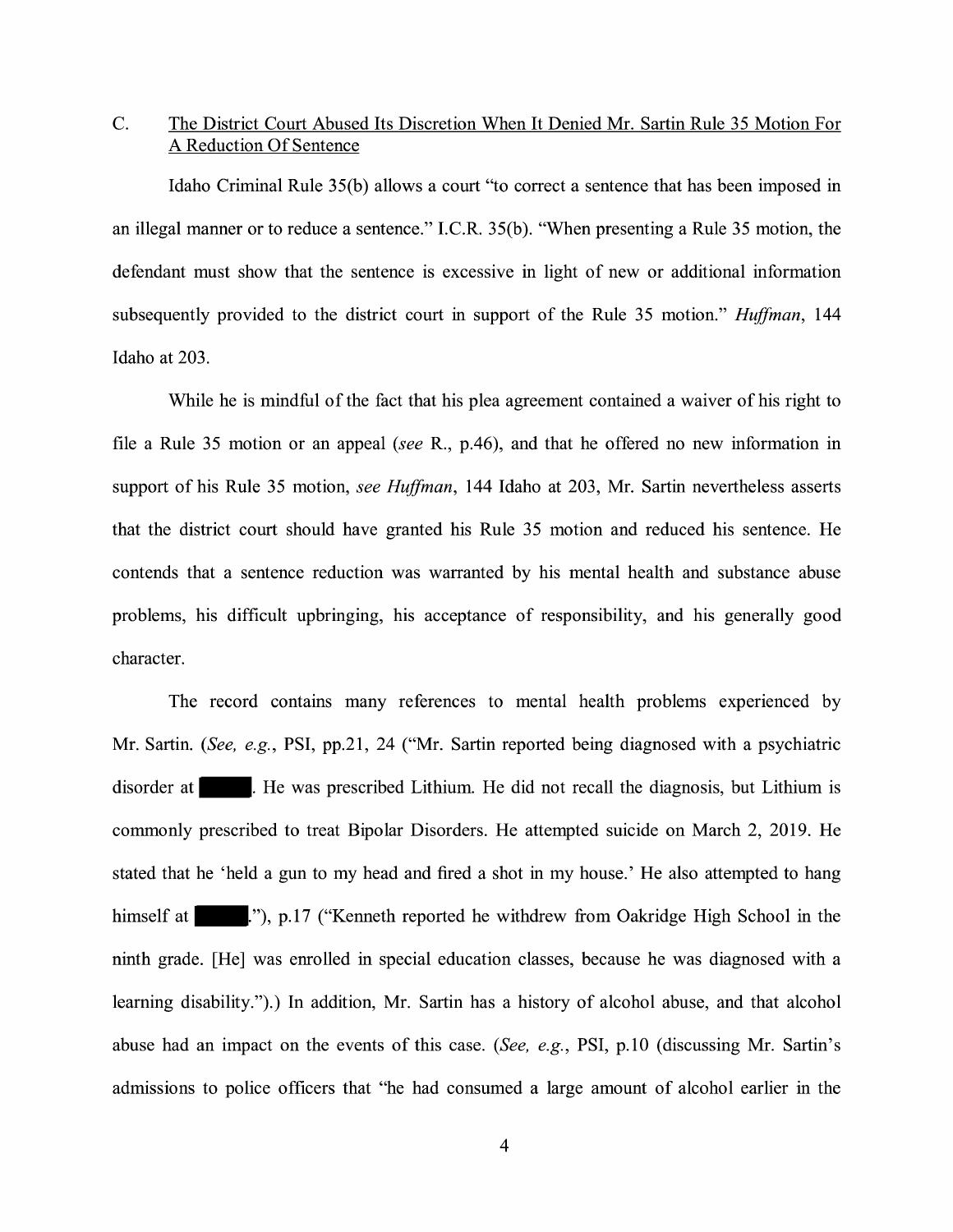night"), p.11 (Mr. Sartin noting "it took him weeks to remember all of the details [of that night] because he was 'so drunk"'), p.18 ( discussing Mr. Sartin's history of alcohol abuse); pp.24-25 (same).) Although he also has a history of drug abuse, he has successfully rehabilitated from his addiction to controlled substances. *(See* PSI, p.24 ( discussing Mr. Sartin's reconciliation with his wife "after he attended treatment and stopped using drugs"); p.18 (discussing a previous addiction to methamphetamine and current attendance at AA meetings while incarcerated).)

Mr. Sartin also had a troubled childhood. His parents divorced when he was a young child and he bounced around from house to house, eventually being placed in foster care due to his mother's drug use. (PSI, p.13.) He was also sexually abused between the ages of eight and nine. (PSI, p.13.) He began drinking alcohol at using marijuana at , cocaine at and methamphetamine at (PSI, p.18.) He also attempted to commit suicide by hanging himself at  $\blacksquare$ . (PSI, p.21.)

In a written statement to the court, Mr. Sartin said, "I take full [responsibility] for my actions." (PSI, p.20.) Mr. Sartin told the court at sentencing, "I've never once denied the fact that I shot the gun off in the house. I've never once – not even from the time the cops asked me what happened to now." (Tr., p.30, Ls.18-21; *see also* PSI, pp.11, 42.)

Finally, Mr. Sartin is a man of generally good character. He founded a charity called Wings for Heroes of Idaho. (PSI, p.14.) His attorney spoke to the court about how that charity began, and what it means to Mr. Sartin. *(See* Tr., p.24, Ls.3-22.) He explained that Mr. Sartin learned one day that his "son gave his last \$5 to a veteran who needed help." (Tr., p.24, Ls.14- 15.) "[A]nd when Mr. Sartin found out about that, it impressed him to such a degree that he started this organization to help veteran[s] suffering with PTSD." (Tr., p.24, Ls.15-17.)